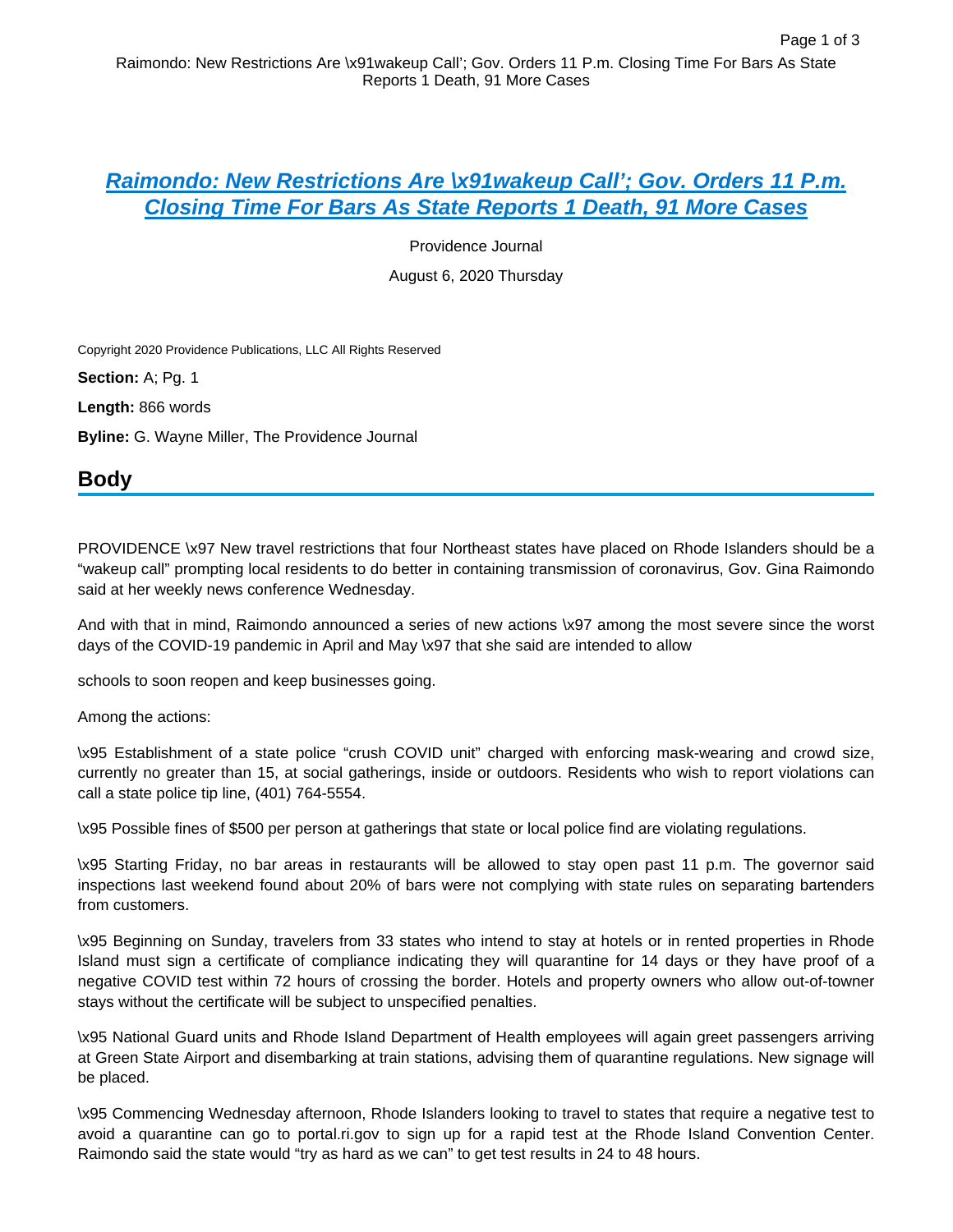#### Raimondo: New Restrictions Are \x91wakeup Call'; Gov. Orders 11 P.m. Closing Time For Bars As State Reports 1 Death, 91 More Cases

In outlining the new measures, Raimondo cited New York, New Jersey, Connecticut and Massachusetts placing Rhode Island in "the red zone" of states whose residents are not welcome.

"It should be a wakeup call for the people of Rhode Island that we need to do better," the governor said during the conference at Veterans Memorial Auditorium, the usual venue. "We need to clamp down and get more serious."

"This is a turning point," said Health Department Director Dr. Nicole Alexander-Scott.

If there is a silver lining, Raimondo said, it's that "there will be fewer people coming to Rhode Island and fewer of us traveling," presumably reducing the risk of transmission.

Raimondo reserved some of her strongest language for bar-goers and restaurant and bar owners where violations have been observed for weeks. The state will be "out in force" starting Friday to enforce the new 11 p.m. closing curfew, she said, and if the situation continues, she threatened to shut down establishments.

"I have been trying week after week to avoid this," she said. Based on what unfolds starting Friday, the verdict on shutdowns will be returned at next Wednesday's conference, she said.

Asked why 11 p.m. had been chosen as the new closing hour, Raimondo said there was no firm science involved \x97 but that beyond that hour, as people continue to drink, inhibitions loosen and, although she did not phrase it this way, some people become inebriated. She said there have been several reports of customers in the midnight hour acting "belligerently" when asked to comply with the rules.

In general, she urged people to "be a little considerate. How hard is it to wear a mask? To keep a gathering to 15 people?" She added: "I know it's a pain. I wish there were a way around it. But it's a brutal reality."

Raimondo also asked Rhode Islanders to dust off the contact lists some were keeping in the spring, when the state faced a public health emergency.

More uplifting news came Wednesday regarding testing. With the addition of two new laboratories, including Dominions Diagnostics in East Greenwich, Raimondo said the goal of results no later than 48 hours after samples are taken is within reach.

Also, all Rhode Islanders between the ages of 18 and 39 are now eligible for free asymptomatic tests. These younger adults can sign up staring Wednesday night at portal.ri.gov.

The Rhode Island Department of Health on Wednesday reported one coronavirus-related death and 91 new coronavirus cases. There were 84 new positive tests on Tuesday, and seven added to previous days' totals.

That brings the total toll in the state to 1,012 deaths and 19,481 known cases.

There were 79 patients with coronavirus in Rhode Island hospitals on Monday, the most recent date for which data were available, down from 80 the day before. Fourteen were in intensive care five were on ventilators.

There were 3,017 negative test results reported Tuesday, for a 2.7% positive rate. If only those testing negative for the first time are counted, the positive rate is 6.0%.

The seven-day average of new positive tests dropped slightly, to 90.4.

### **Graphic**